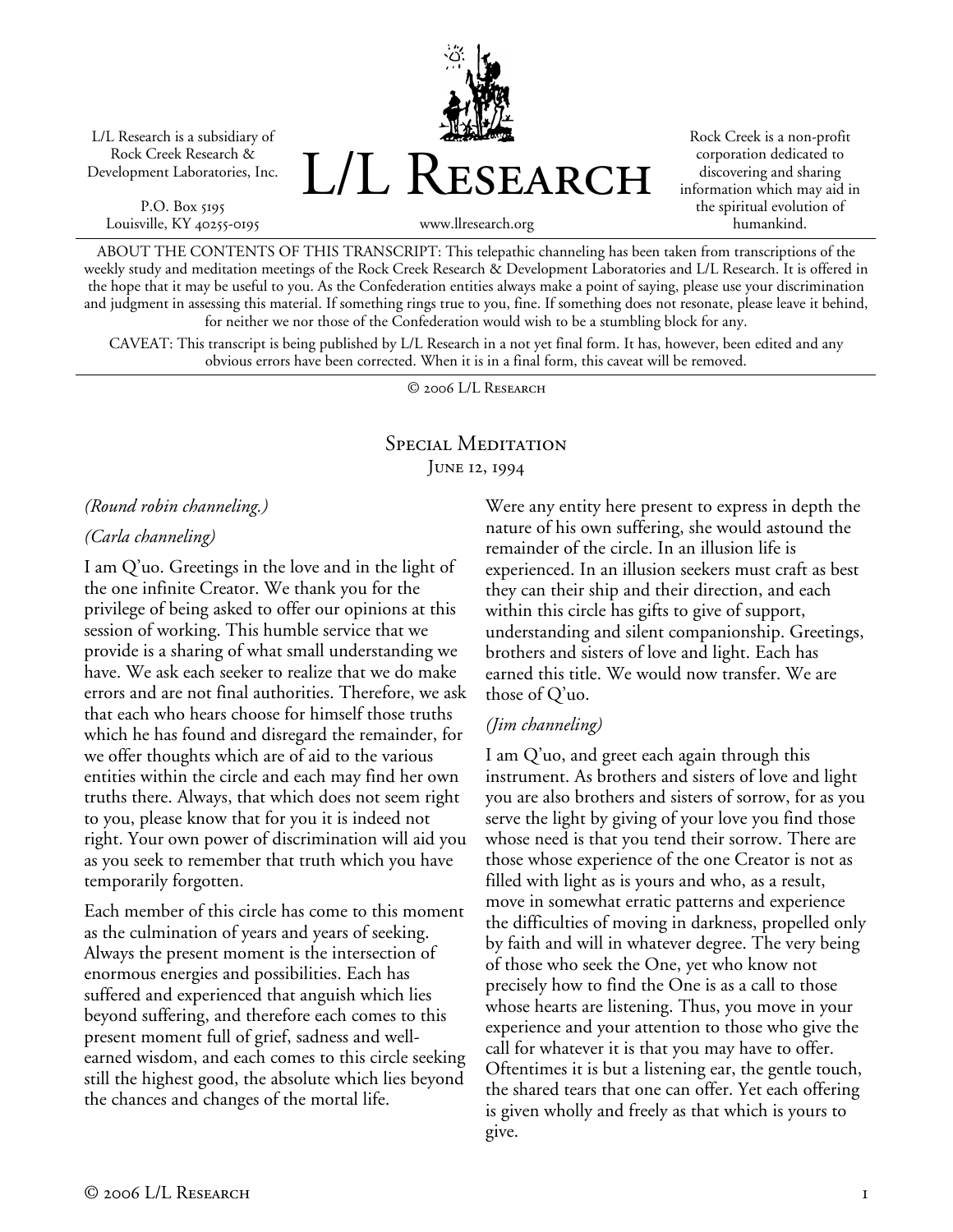We would transfer at this time.

## *(S channeling)*

I am Q'uo, and we are with this instrument. Even as it happens that one is upon a happy chance able to offer solace to a fellow traveler, so does it occur that one's fellow travelers are able to offer a gift to one in return. Sometimes this gift is of the nature of solace, sometimes it is of the nature of catalyst of a different kind, sometimes gentle words meet with words less than gentle and when this occurs it is often enough to cause one who would serve to recoil in pain and in horror at the realization that one's own gift has not been received in the spirit in which it was intended. We would speak to the question of what one who has intended to serve might do in response to a service which is rather, we might say, more darkly rendered. For it is our understanding that all service is mutual in the sense that the legacy of the attempt shall remain with all parties until such time as a clarity of response has been achieved by all.

And so it does come to pass that once one's attempt has been put forth whatever is received in return becomes the new focus of the service effort. And it often is the case that one who has received in return a painful reply may need to do a kind of work that is work upon the self rather than work in immediate or obvious relation to the other. This we would assure you is work that is still of the nature of serving others, for indeed it has two characteristics that are notable in this respect. The first is that a self that has become displaced [decentered] is not a self that can sally forth with its hands offered in service. But, secondly, there is a more subtle point which is to be noted, and that is that one who has truly and earnestly offered themselves in service and received in return a pained reply has this pain now as a gift to be worked through, and it is indeed a gift that one gives not only to the person from whom the person has received this gift but to the entire planet that one takes gratefully the gift which has been given to one and works assiduously and patiently to balance this gift and often surprising and often difficult energy.

At this time we would transfer this contact.

# *(Carla channeling)*

We are Q'uo, and are now with this instrument. Words are necessary within the illusion you now enjoy. Yet words are quite limited in their ability to convey spiritual truth. Hence it is that we stumble

about speaking of one entity offering gifts to another as though the universe were created of individual, unlike things, each entity an island universe. The spiritual truth lies in the direction of the obliteration of distinctions betwixt subject and object. Consequently, when the work is done upon the self the work is also done in an universal sense, which redounds to the lightening of planetary consciousness.

It is always a temptation to be of service to others and consider such active and overt instances of service the superior or, indeed, the only type of service. However, there is a much deeper and much simpler avenue of service available to each and that is, as each is undoubtedly aware, the entering into the silence which contains the voice of the infinite Creator. This unheard voice, this unfelt footstep into our hearts is the silent witness of light and love. As each seeker moves into that silence which lies beyond all words it enters holy ground indeed. And each moment in which you are able to practice this silence will be a strengthening and informing moment.

We would transfer this contact at this time. We are Q'uo.

### *(Jim channeling)*

I am Q'uo, and am with this instrument. As you enter into that silence which is beyond words you move into an area in which there are many benefits for your being and your efforts, for there is the rejuvenation of the being which occurs in the center of the heart and the time spent there is cleansed of those minor worries and details that tend to tie your feet and hands with the small knots of details during the day. In this silence you find again the center of self and its connection to the great Self. This practicing of the presence realigns your energy centers and meridians so that the universal love of the one Creator may move in a more harmonious pattern through your centers and become that energy that you expend in your efforts to learn and to serve.

As you experience the centering effect of the presence of the One you also will discover that this peace is that power which then begins to more and more find a place within your daily round of activities, having an effect that is of an harmonious nature; that is, allowing you to blend your vibrations with the intelligent energy and also allows you more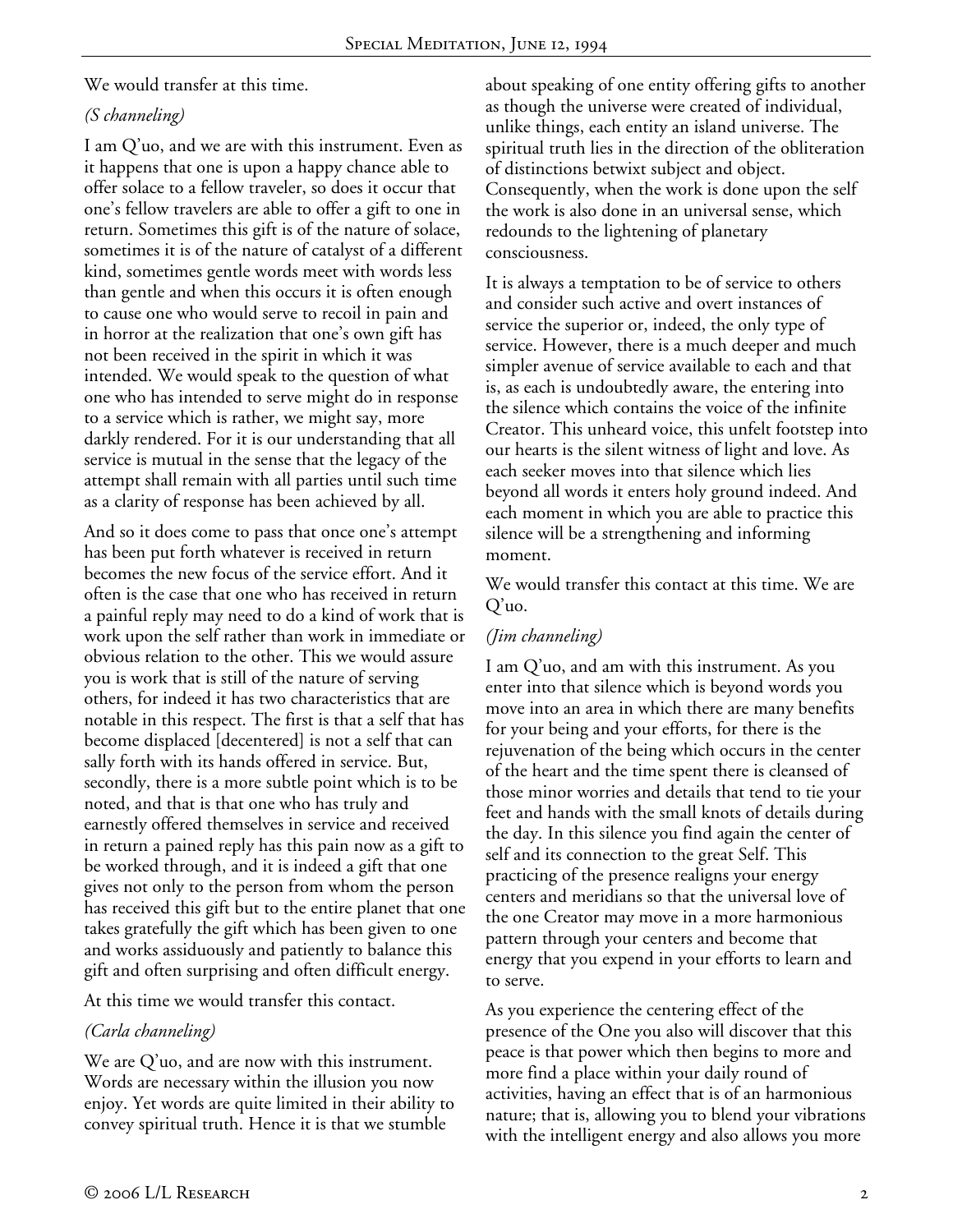the ability to blend your vibrations with that work and those entities that are within your daily reach of experience. We heartily recommend daily practices of meditation in order that you may find a place that sustains you as you serve others. This place is truly holy ground and it is most sacred in that it is the temple within the physical experience. To this temple, then, retire frequently for there is great sustenance within that will aid your being within the experience of teaching, of learning, of serving, and accepting the love and light of the one infinite Creator.

We would transfer at this time.

#### *(S channeling)*

I am Q'uo, and I am now with this instrument. The practice of the daily meditation is in relation to worldly activity something of a retreat. It is where one goes for that kind of nourishment which is not of this world, and we cannot stress enough the importance of allowing this world to be imbued with a coloration which reflects all that is holy in the life of the spirit. There is a warm welcome that always awaits within the inner temple, and yet over and over again one finds within this inner temple doorways leading out, and, my brothers and my sisters, it is given to you as those who have volunteered to undergo this experience and this density that is the third that you shall go forth and that you shall bare your breast to this world. There is not a plan which we can recommend that will solve all problems you encounter here. There is not a solution which can be bought, studied, practiced and perfected. There is, however, available to you this one constant resource, and that is your intent to heal, to be healed, and to allow the effect of your healing to radiate outwards. This requires a kind of vulnerability which runs counter to practically everything one learns of the necessity for self-defense within the world.

The world does seem such a dangerous place and it does seem folly to expose one to it with the fullness of intent we are recommending. But it is just this folly which is at the core of the creation itself, for in the creation the Creator has exposed Itself in a way which is inconceivable and utterly unpredictable. Within the chaos of a seething creation the one steady factor is the intent. Your intent is a power which accrues to you as your birthright in the Creator, and it is through your intent that you

participate, for better or for worse, in the drama that is the creation.

When your intent, as we can assure you it will, vacillates and loses itself in the many divergents and confusions of daily life, this is not something for which you need to stand judged but it is something of which it behooves you to be reconciled, and tirelessly, meticulous, assiduously—to draw this intent back into that safe room where it may be looked at and it may be allowed to undergo that process of self-adjustment which it will undergo if it is allowed to do so.

This is what we would recommend for those who would seek communion with that part of their being which is of a higher and more spiritual nature so that this communion may be taken as the source of an inspired offering when one does again turn back towards the world of illusion which always seems to present an unexpected face.

We are those of Q'uo, and would at this time transfer this contact.

#### *(Carla channeling)*

We are Q'uo. So there comes to be a familiar rhythm to the centering process, the turning within to touch the awareness of the sacramental nature of the creation, then the turning outwards to a world which awaits that centered gaze. It is in the minds of most seekers to request of oneself the perfect offering of service, the perfect meditation, the perfected realized awareness. Yet we say to you that you are equally effective when you do not know whether you are centered, when you do not know how to serve, for the striving to know is in itself a holy business and the world recognizes love and compassion whether or not that compassion is couched in what you would consider to be your most skillful efforts.

Indeed, the living of a devotional life is the simplest thing in the world, shall we say, for love may be given every which way and it may be received in every which way. The most stumbling attempt is still love. The most error-filled attempt is still full of light. The mistakes are simply mistakes. They do not change the nature of your gift. In your holy works the prophet known to this instrument as Isaiah cried out to his Lord, "How can I go forth for you? I am a person of unclean lips and my people are a people of unclean lips." But the Creator speaks to this entity and to each by saying, "I need a witness."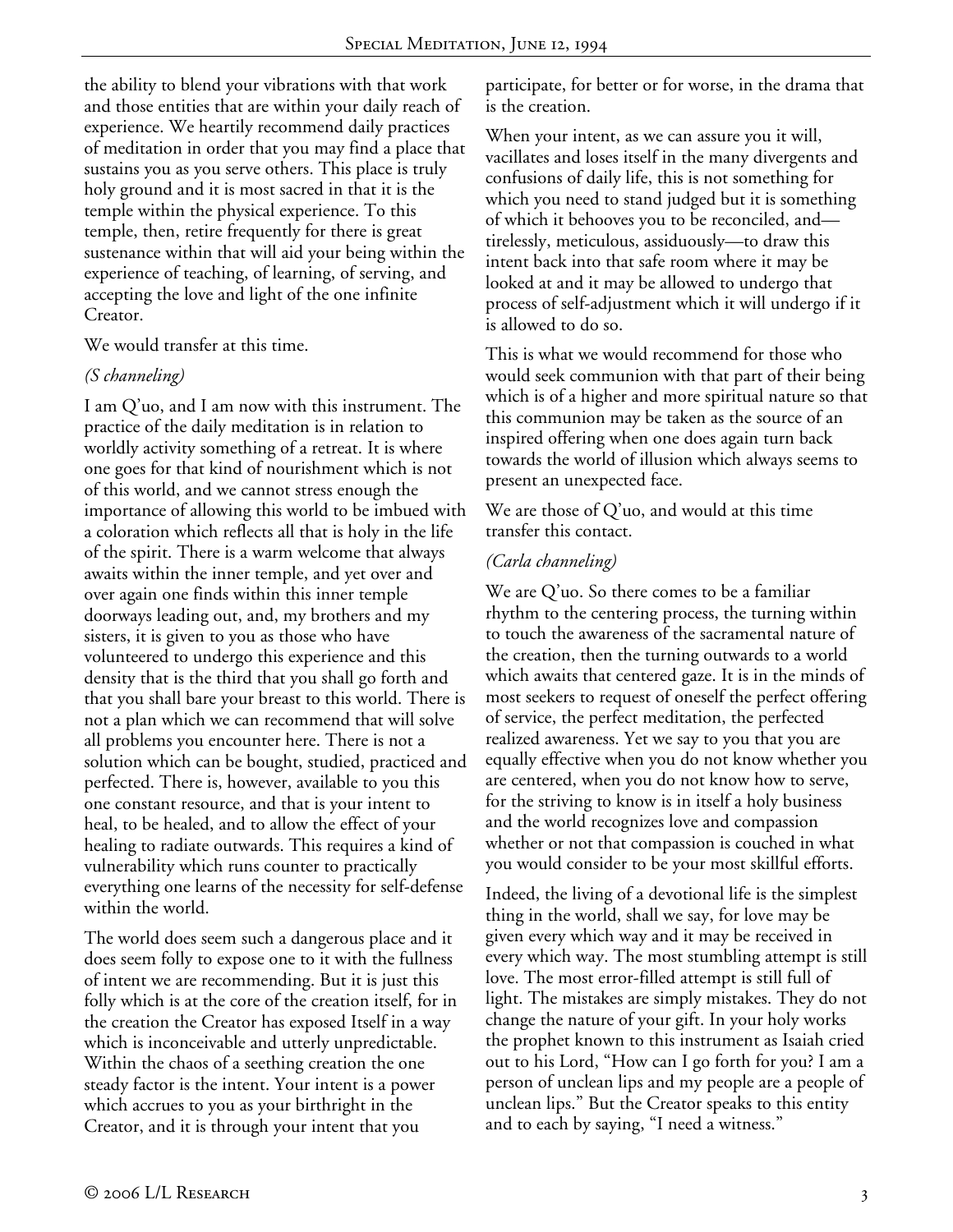The appropriate response, then, to this realization of the need for the Creator to have witnesses is that of the one known as Isaiah, "Here am I. Send me, Lord. Send me." May each of you continue to have the courage to offer this precious witness.

At this time we would ask if there remain any queries of a somewhat shorter nature that we might attempt an answer to at this time?

**R:** Can you comment on my tendency to drift in and out of what you are saying? Is this normal, or is this just me?

We are those of Q'uo. My brother, it is typical of the human condition to vary from moment to moment in the skill to concentrate. The conditions which provide the instruments with the appropriate calm needed to continue to focus upon the channeling process create an atmosphere in which it is easy simply to move into a deeper state of meditation where words simply sound like rain upon the roof, pleasant and lulling. The consciousness itself, that which is truly you, has picked up all that was needed.

However, it may perhaps be restated for your conscious mind in the following few days as things rising from the mind within the waking hours or through dreams within those hours in which your physical body rests. Consequently, when you perceived that you might have missed a point or two it is skillful to pay closer attention to the dreams and bright ideas which seem to come up spontaneously, for by those further channels within yourself you offer the truths to yourself which you may have missed this particular session.

May we answer further, my brother?

**R:** Thank you. Can I help the instruments in the circle do what they are doing?

We are those of Q'uo. You are correct in assuming that you may be of maximum help in offering energy to the circle. When every hair is pointed to receive the next glorious word which we may endeavor to get through this channel, perhaps you may see from our sarcasm that we feel that the true service is not in being the perfect circle participant, but it continues to reside rather in your being most truly and authentically yourself, with all your dirt, with all the imperfections of attention and composition of attitudes. Demands come upon you within the illusion from all directions to conform, to move

hither and yon by appropriate means. The culture has many demands. Love has but one. All you can give is acceptable.

It is well, then, to strive to be your best, but far better, when you feel you have not given your absolute best, to realize the value of that which you have given and to take any thought which may be self-critical and turn it so that the other side of that thought shows, that side wherein you take to yourself the self within which feels imperfect and allow the love of the infinite Creator to flow through you into this spiritual child, for each of you within this illusion is a spiritual infant.

The awakened spirit makes many cries, yet it needs so much given to it, like any infant. Is the infant's job, then, to be wise? We suggest rather that it is your job as the caretaker of your own consciousness always to offer mercy, kindness and unconditional love as you perceive it in all conditions and situations, as best as you can. The imperfection you perceive is literally true, yet it hides the infinite perfection which lies beyond appearance.

May we answer you further, my brother?

**R:** No, thank you.

We appreciate you as well, my brother, and we thank you.

**B:** Thank you for being my friend for all these years. How can I help others that I love better?

We are those of Q'uo. We shall attempt to speak to your needs, my sister.

Picture, if you will, the star-studded sky with its unimaginable numbers of points of love and light which shine infinitely forth, and know that the brothers and sisters of sorrow are as these stars. And each entity is as a star. When the desire to serve is felt within and a channel is opened to the infinite Creator by means of praise and thanksgiving to that infinite One then it is that this infinite mystery may flow through you, and as a star shines out into the infinite reaches of the one infinite and unified Creation there is no time or space. There is no size of large or small. Each speck of consciousness contains the Creator. Therefore, the wish to serve followed by the dedication to the mystery which is the one great original Thought, that Creator whose name is Love, know and take comfort in this truth as we understand it: you are effective. As you desire to